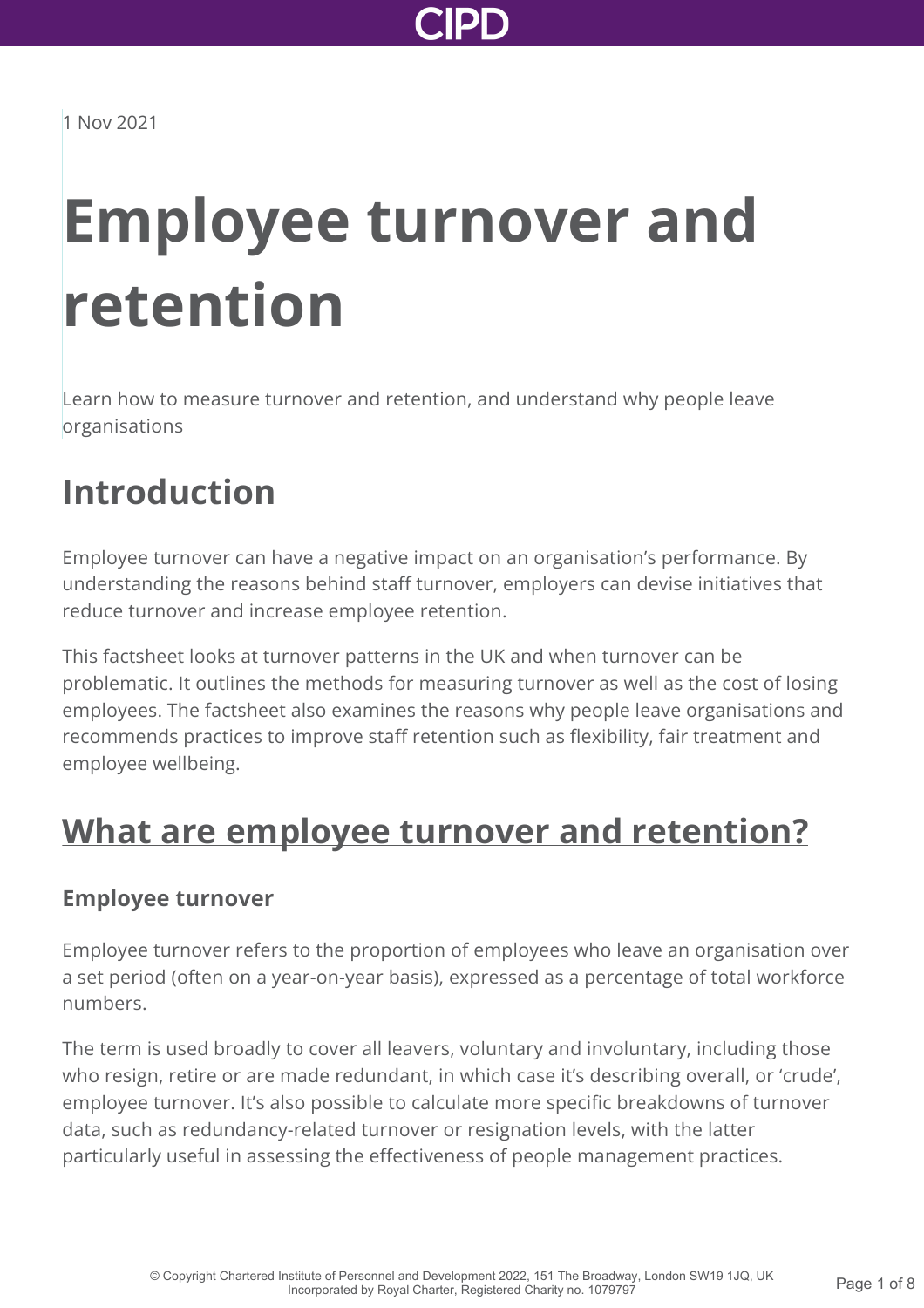

#### **Employee retention**

Retention relates to the extent to which an employer retains its employees and may be measured as the proportion of employees with a specified length of service (typically one year or more) expressed as a percentage of overall workforce numbers.

#### **Turnover and retention patterns in the UK**

Our [Resourcing and talent planning](http://www.cipd.co.uk/knowledge/strategy/resourcing/surveys/) survey draws attention to the need for organisations to focus on employee retention as a main finding. It highlights that fewer organisations had employee retention initiatives in the last 12 months compared with previous years.

Turnover levels can vary widely between occupations and industries. The highest levels are typically found in retailing, hotels, catering and leisure, call centres and among other lower paid private sector services groups. Hospitality, health and social care, and manufacturing are experiencing particular labours shortages, we find in our research on addressing skills and labour shortages post-Brexit.

Levels of turnover also vary from region to region. The highest turnover rates tend to be found where unemployment is lowest and where it is relatively easy for people to secure desirable alternative employment.

The COVID-19 pandemic has acted as a severe disruptor to many businesses, causing some employers to consider redundancies to ensure business continuity. There's advice in our [Coronavirus redundancy guide](http://www.cipd.co.uk/knowledge/fundamentals/emp-law/redundancy/coronavirus-guide/), and many more resources to support employers in our [Responding to the coronavirus hub](http://www.cipd.co.uk/knowledge/coronavirus/). From an employee's point of view, the pandemic has made job security more important than flexibility or salary in staying with their employer. Trustworthy leadership is an important part of job security. Find out more about trust and resilience during COVID-19 in our [Responsible business through crisis](http://www.cipd.co.uk/knowledge/strategy/corporate-responsibility/responsible-business-through-crisis/) report.

Employers in the UK are dealing with change as post-Brexit arrangements continue to roll out. Find resources and guidance in our [Brexit hub](http://www.cipd.co.uk/knowledge/brexit-hub/).

## **[When does employee turnover become](http://www.cipd.co.uk/knowledge/strategy/resourcing/turnover-retention-factsheet?pdf=true#) problematic?**

There's no set point at which employee turnover starts to have a negative impact on an organisation's performance. Much depends on the type of labour markets in which the organisation competes. Where it's relatively easy to find and train new employees quickly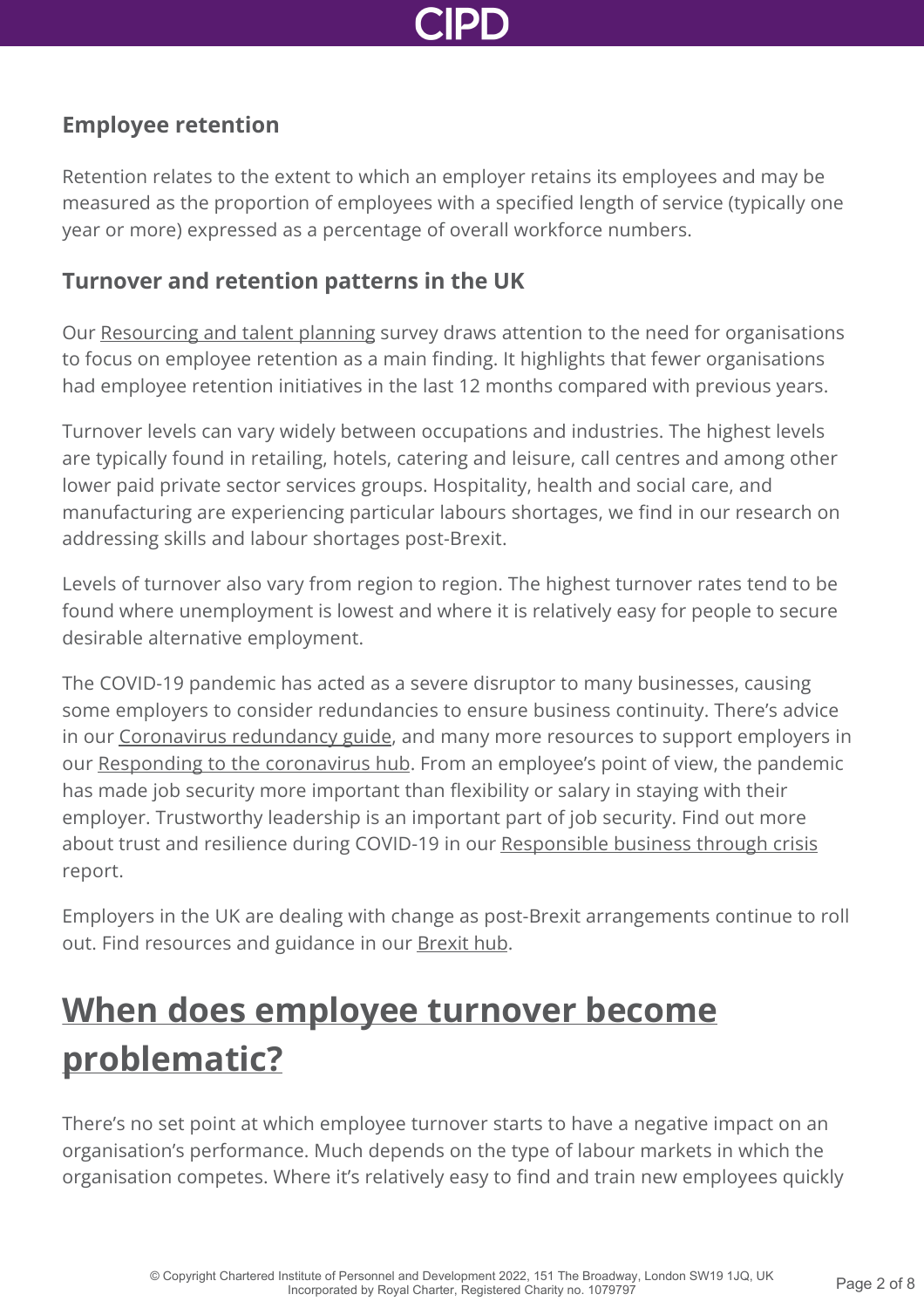and at reasonably low cost, it's possible to sustain high quality levels of service provision despite having a high turnover rate.

However, especially where skills are relatively scarce, where recruitment is costly or where it takes several weeks to fill a vacancy, turnover is likely to be problematic. The more valuable the employees in question - for instance where individuals have specialist skills or where they have developed strong relationships with customers - the more damaging the resignation, particularly when they move on to work for competitors.

All employers need to be aware of employee turnover rates and understand how these affect their organisation's performance and ability to achieve its strategic goals. The reasons behind turnover may highlight issues within the workforce such as dissatisfaction with career progression opportunities. Employers should strive to address any issues and seek to make sure their employees experience [good work,](http://www.cipd.co.uk/knowledge/work/trends/goodwork/) reflected in overall job quality. Employee retention is underpinned by effective [recruitment](http://www.cipd.co.uk/knowledge/fundamentals/people/recruitment/factsheet/) and [induction.](http://www.cipd.co.uk/knowledge/fundamentals/people/recruitment/induction-factsheet/)

### **[Measuring turnover and retention](http://www.cipd.co.uk/knowledge/strategy/resourcing/turnover-retention-factsheet?pdf=true#)**

Measuring the levels and costs of employee turnover is vital in building the business case and informing the design of targeted retention initiatives. This can be a powerful tool for winning line manager and board-level support for resourcing activities.

### **Measuring employee turnover**

Organisations may track their 'crude' or 'overall' turnover rates on a month by month or year by year basis, expressed as a percentage of employees overall. The formula is simply:

Total number of leavers over period x 100 Average total number employed over period

The total figure is for all leavers, including those who retire, or leave involuntarily due to dismissal or redundancy. It also makes no distinction between functional (that is, beneficial) turnover and that which is dysfunctional.

Crude turnover figures are often used in published surveys of labour turnover as they tend to be more readily available and can be useful as a basis for benchmarking against other organisations.

However, it's also useful to calculate a separate figure for voluntary turnover (resignations), as such departures are unplanned and often unpredictable (unlike planned retirements or redundancies for instance) and can have a particularly adverse impact on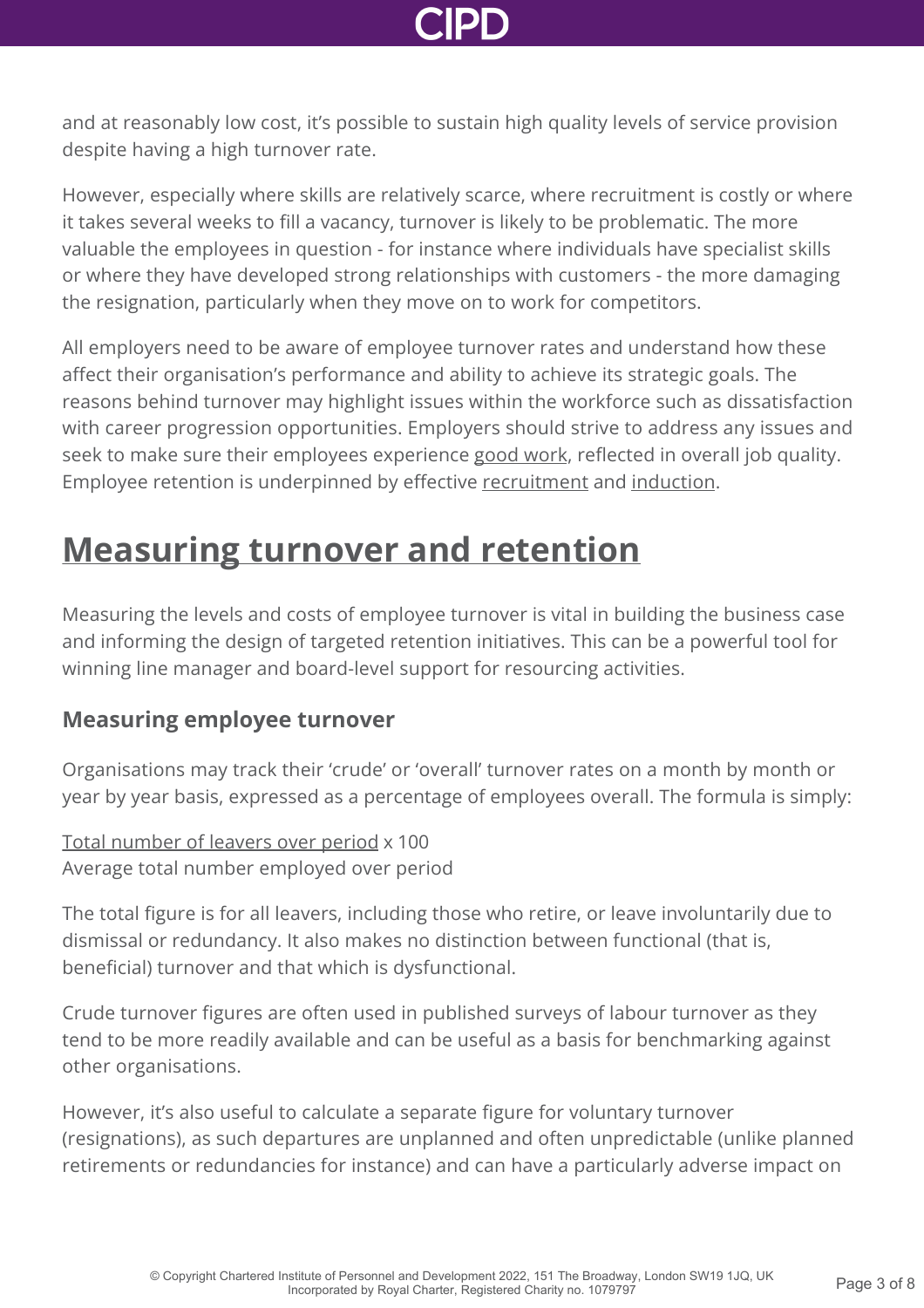

the business.

It may also be helpful to consider some of the more complex employee turnover indices, which take account of characteristics such as seniority and experience, or calculate figures for different functions and locations of the business to highlight areas where turnover is higher than others.

#### **Measuring employee retention**

A stability index indicates the retention rate of experienced employees. Like turnover rates, this can be used across an organisation as a whole or for a particular part of it. The usual calculation for the stability index is:

Number of staff with service of one year or more x 100 Total number of staff in post one year ago

#### **Costing employee turnover**

The costs associated with employee turnover related to resignations rather than redundancies may be estimated by calculating the average cost of replacing each leaver with a new starter in each major employment category. This figure can then be multiplied by the relevant turnover rate for that staff group to calculate the total annual cost of turnover.

The major categories of costs are:

- Administration of the resignation.
- Recruitment and selection costs.
- Covering the post during the period in which there is a vacancy.
- Induction training for the new employee.

Many of these costs consist of indirect management or administrative staff time (opportunity costs), but direct costs can also be substantial where advertisements, agencies or assessment centres are used in the recruitment process.

More complex approaches to turnover costing give a more accurate and invariably higher estimate of total costs. These could include measures estimating, for example, the relative productivity of new employees during their first weeks or months in a role and that of resignees during the period of their notice (both likely to be lower than the productivity levels of established employees).

As more organisations are taking steps to improve retention, their turnover costs are likely to decrease. More can be done though to evaluate the effectiveness of retention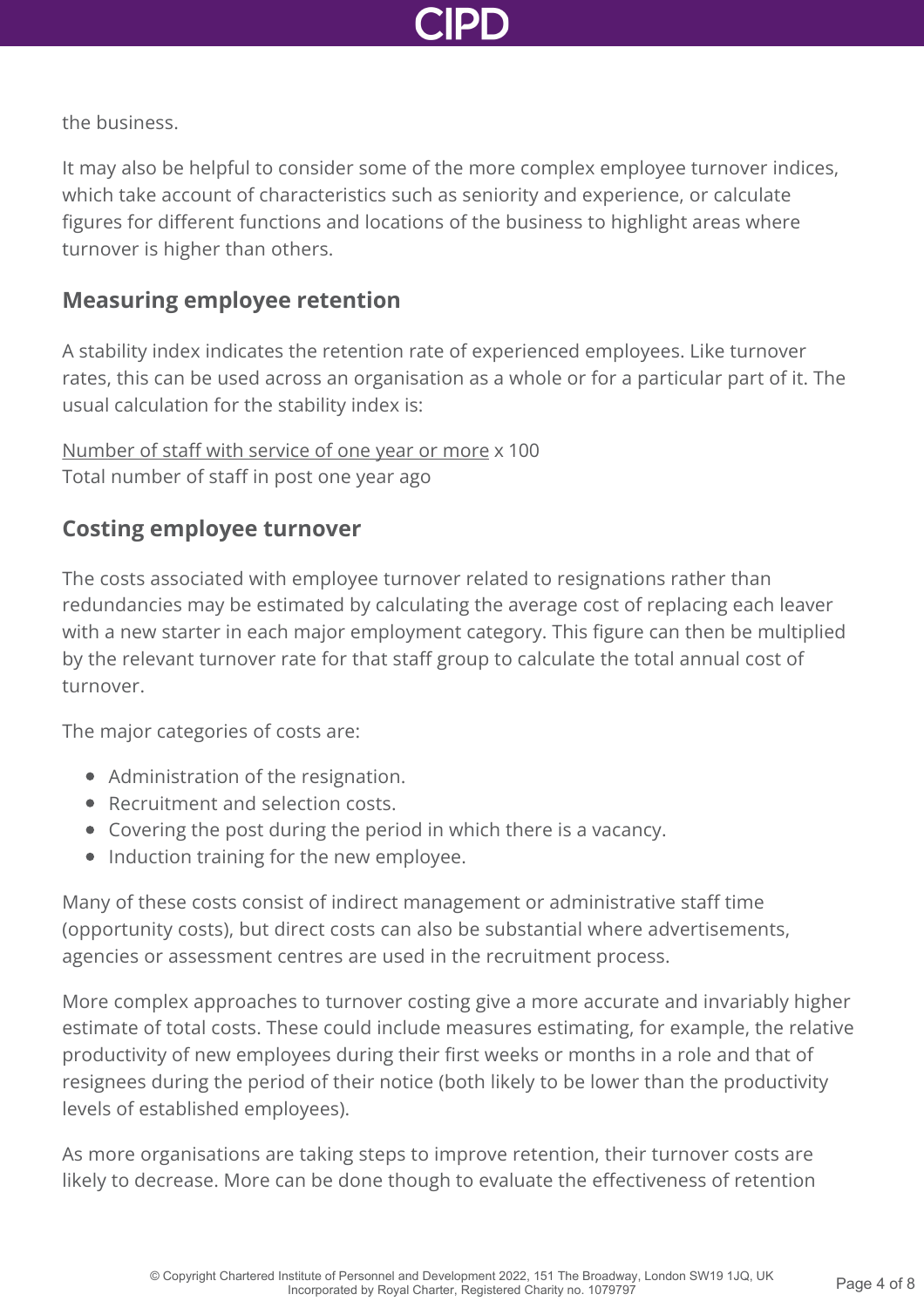initiatives, as noted in our [Resourcing and talent planning survey](http://www.cipd.co.uk/knowledge/strategy/resourcing/surveys/) report.

## **[Why do people leave organisations?](http://www.cipd.co.uk/knowledge/strategy/resourcing/turnover-retention-factsheet?pdf=true#)**

Employees resign for many different reasons. Sometimes it's the attraction of a new job or the prospect of a period outside the workforce that 'pulls' them. On other occasions they are 'pushed' to seek an alternative because they are dissatisfied in their present job. These 'push' factors range from a lack of career opportunities to organisational changes. The move might also be prompted by a combination of both 'pull' and 'push' factors.

One key reason for an individual's decision to leave may be a poor relationship with their [line manager, leading to disengagement. Find out more on in our factsheet on employee](http://www.cipd.co.uk/knowledge/fundamentals/relations/engagement/factsheet/) engagement and motivation. Research has also found that [women](https://www.pwc.co.uk/economic-services/WIWI/women-in-work-2021-executive-summary.pdf) and [LGBT people,](https://www.stonewall.org.uk/cy/node/69021) for example, are more likely to be disproportionately subject to 'push' factors such as discrimination, exclusion and barriers at work.

#### **Investigating why people leave**

It's important to understand why people leave. However, getting accurate information can be difficult because the reasons people give for their resignation can differ from their genuine reason for leaving. Individuals may be reluctant to voice criticism of their managers, colleagues or the organisation generally, preferring to give some less contentious reason for their departure.

Where exit interviews are used to ask about the reasons for leaving, the interviewer should not be a manager who has responsibility for the individual or who will be involved in future reference writing. Confidentiality should be assured and the purpose of the interview explained.

Using an external provider to conduct exit interviews will help employers capture more accurate data about why people are leaving, as individuals are more willing to be honest when there is reassurance of anonymity.

Alternative approaches to collecting exit data involve the use of confidential attitude surveys for current employees including questions on intentions to leave, or confidential questionnaires sent to former employees on exit or a period of time after their departure.

It's also important to consider the experiences of those still employed by the organisation. Conducting an exit interview will gather useful data, but using information from current employees (such as employee surveys) will identify potential retention issues before they lead to people leaving, and help to minimise subsequent negative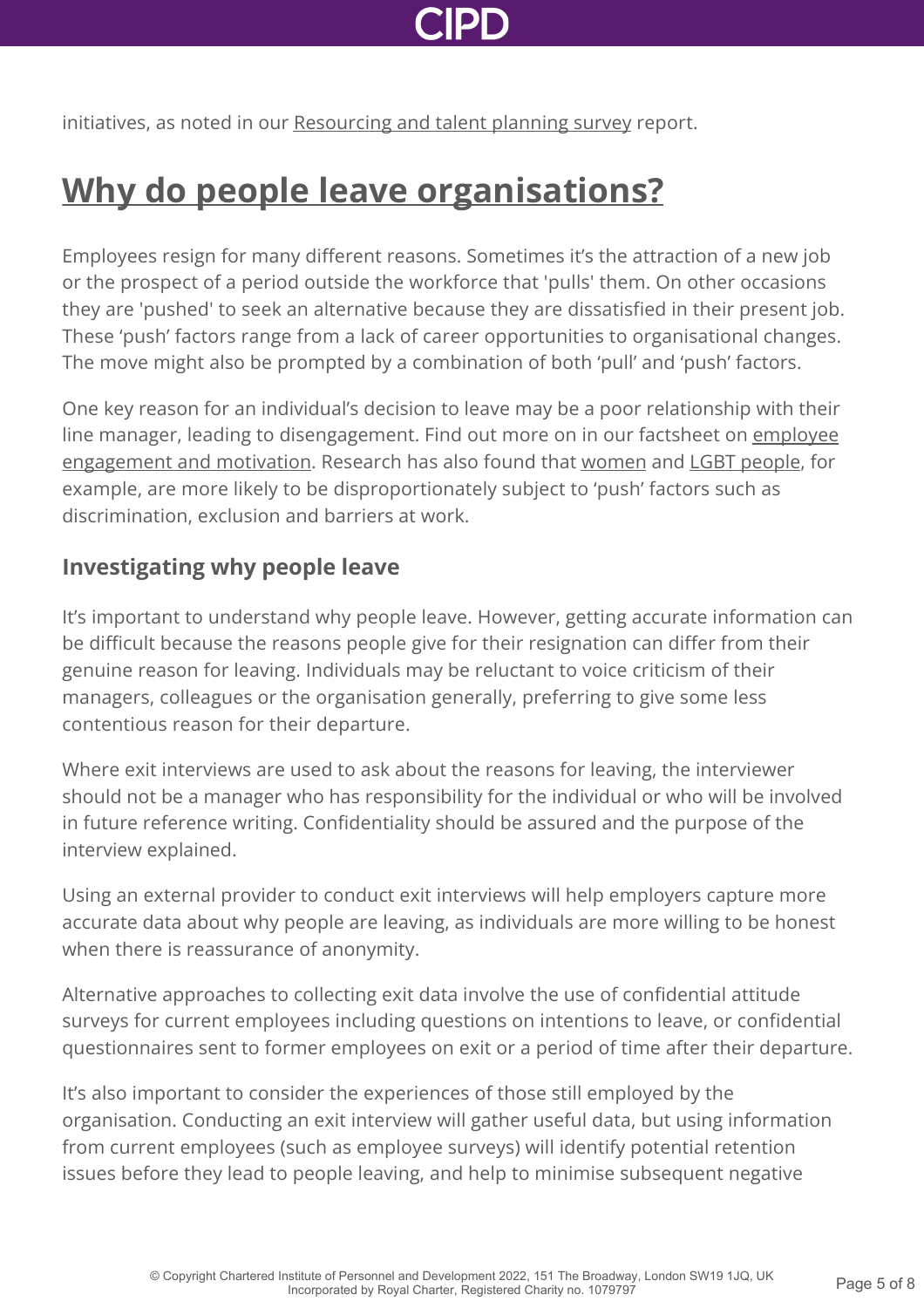

outcomes of turnover.

### **[Improving employee retention](http://www.cipd.co.uk/knowledge/strategy/resourcing/turnover-retention-factsheet?pdf=true#)**

The first steps in developing an employee retention strategy are to find out:

- Why are employees leaving?
- Who is leaving? For example, are employees from a particular team or demographic group more likely to leave.
- The impact that employee turnover has on the organisation, including the associated costs.

This data can be used to develop a costed retention strategy that focuses on the particular issues and causes of turnover specific to the organisation.

According to the [Deloitte Global Millennial Survey 2020,](https://www2.deloitte.com/global/en/pages/about-deloitte/articles/millennialsurvey.html) employees' intentions to remain with their employer increase when businesses address employee needs from inclusion [and diversity to sustainability and reskilling. Following the advice given in our race](http://www.cipd.co.uk/knowledge/fundamentals/relations/diversity/race-inclusion-reports/) inclusion reports and [evidence on building diverse and inclusive organisations](http://www.cipd.co.uk/news-views/nutshell/issue-105/reducing-workplace-prejudice/) will support employee retention.

As well as basic pay and benefits, organisations should consider the following practices, all of which have been shown to play a positive role in improving retention:

- **Be flexible** Wherever possible, accommodate individual preferences on working hours and times. As part of this, it's also important to monitor workload and ensure it's manageable within working hours. Learn more on [flexible working practices](http://www.cipd.co.uk/knowledge/fundamentals/relations/flexible-working/factsheet/) and from our report [Flexible working lessons from the pandemic](http://www.cipd.co.uk/knowledge/fundamentals/relations/flexible-working/flexible-working-lessons-pandemic/).
- **Treat people fairly** A perception of unfairness, whatever the management view of the issue, is a major cause of voluntary resignations. For example, perceived unfairness in the distribution of rewards is very likely to lead to resignations. Read more on fairness in reward in our latest [Reward management survey](http://www.cipd.co.uk/knowledge/strategy/reward/surveys/).
- **Pay attention to employee well-being** Support managers to help their teams thrive, and manage issues such as workplace stress and presenteeism. Find out [more in our](http://www.cipd.co.uk/knowledge/culture/well-being/factsheet/) **[Health and well-being at work](http://www.cipd.co.uk/knowledge/culture/well-being/health-well-being-work/)** [survey report and in our Wellbeing](http://www.cipd.co.uk/knowledge/culture/well-being/factsheet/) factsheet. Recently, [employee resilience](http://www.cipd.co.uk/knowledge/culture/well-being/evidence-resilience/) has become prominent as an important part of wellbeing.
- **Enable career development and progression** Maximise opportunities for employees to develop skills and careers. It's also important to understand and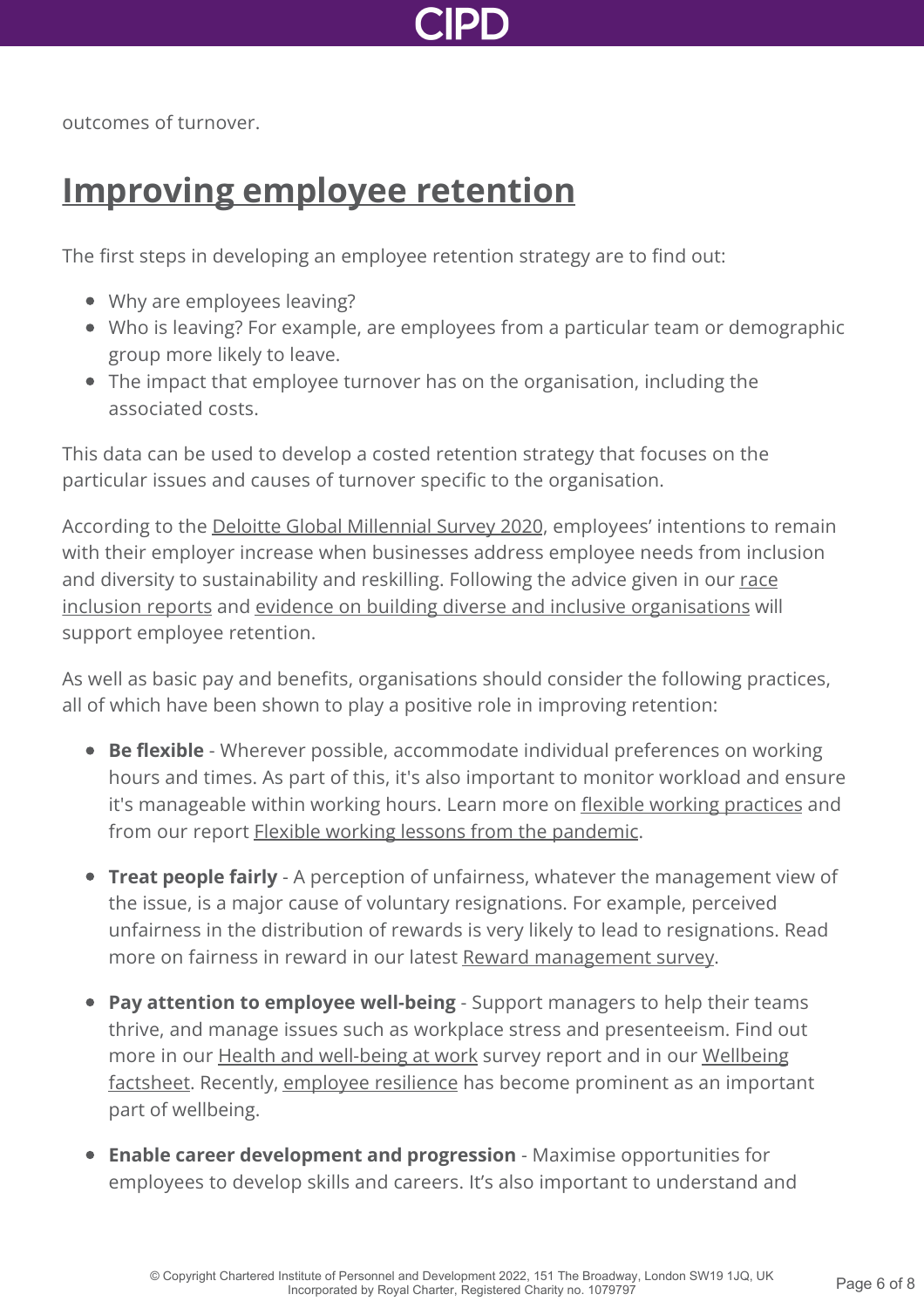

manage people's career expectations. Where promotions are not feasible, look for sideways moves that allow employees to gain different development experiences. This can also benefit an organisation's [succession planning](http://www.cipd.co.uk/knowledge/strategy/resourcing/succession-planning-factsheet/).

**Consult employees** - Ensure that employees have a 'voice' through consultative [bodies \(UK employers should be aware of the updated Information and Consultation](http://www.cipd.co.uk/knowledge/fundamentals/relations/communication/guide/) of Employees regulations), regular performance conversations, attitude surveys and grievance systems. There's more in our [employee voice factsheet](http://www.cipd.co.uk/knowledge/fundamentals/relations/communication/voice-factsheet/).

### **[Further reading](http://www.cipd.co.uk/knowledge/strategy/resourcing/turnover-retention-factsheet?pdf=true#)**

### **Books and reports**

ACAS. (2014) Managing attendance and employee turnover. Advisory booklet. London: ACAS.

TAYLOR, S. (2018) Resourcing and talent management. 7th ed. London: Chartered Institute of Personnel and Development.

Visit the [CIPD and Kogan Page Bookshop](http://www.cipd.co.uk/learn/bookshop) to see all our priced publications currently in print.

#### **Journal articles**

CROWELL, B. (2017) Elevating the employee experience. TD: Talent Development. Vol 71, No 1, January. pp 52-56. Reviewed in *[In a Nutshell](http://www.cipd.co.uk/news-views/nutshell/issue-64/employee-turnover/)*, issue 64.

FOX, A. (2014) Keep your top talent: the return of retention. HR Magazine. Vol 59, No 4, April. pp31-32,34-35,38-40.

KOSSIVI B. et al. (2016) [Study on determining factors of employee retention](https://www.semanticscholar.org/paper/Study-on-Determining-Factors-of-Employee-Retention-Kossivi-Xu/1d6e719e080e19d47301b6303a5fc1a4849ac7ea). Open Journal of Social Sciences. Vol 4, No 5.

NORBURY, M. (2019) [The changing expectations of employees](https://www.peoplemanagement.co.uk/voices/comment/changing-expectations-of-employees). People Management (online). 30 May.

RIGONI, B. and ADKINS, A. (2016) [What millennials want from a new job.](https://hbr.org/2016/05/what-millennials-want-from-a-new-job) Harvard Business Review. 11 May.

CIPD members can use our **[online journals](http://www.cipd.co.uk/knowledge/journals/)** to find articles from over 300 journal titles relevant to HR.